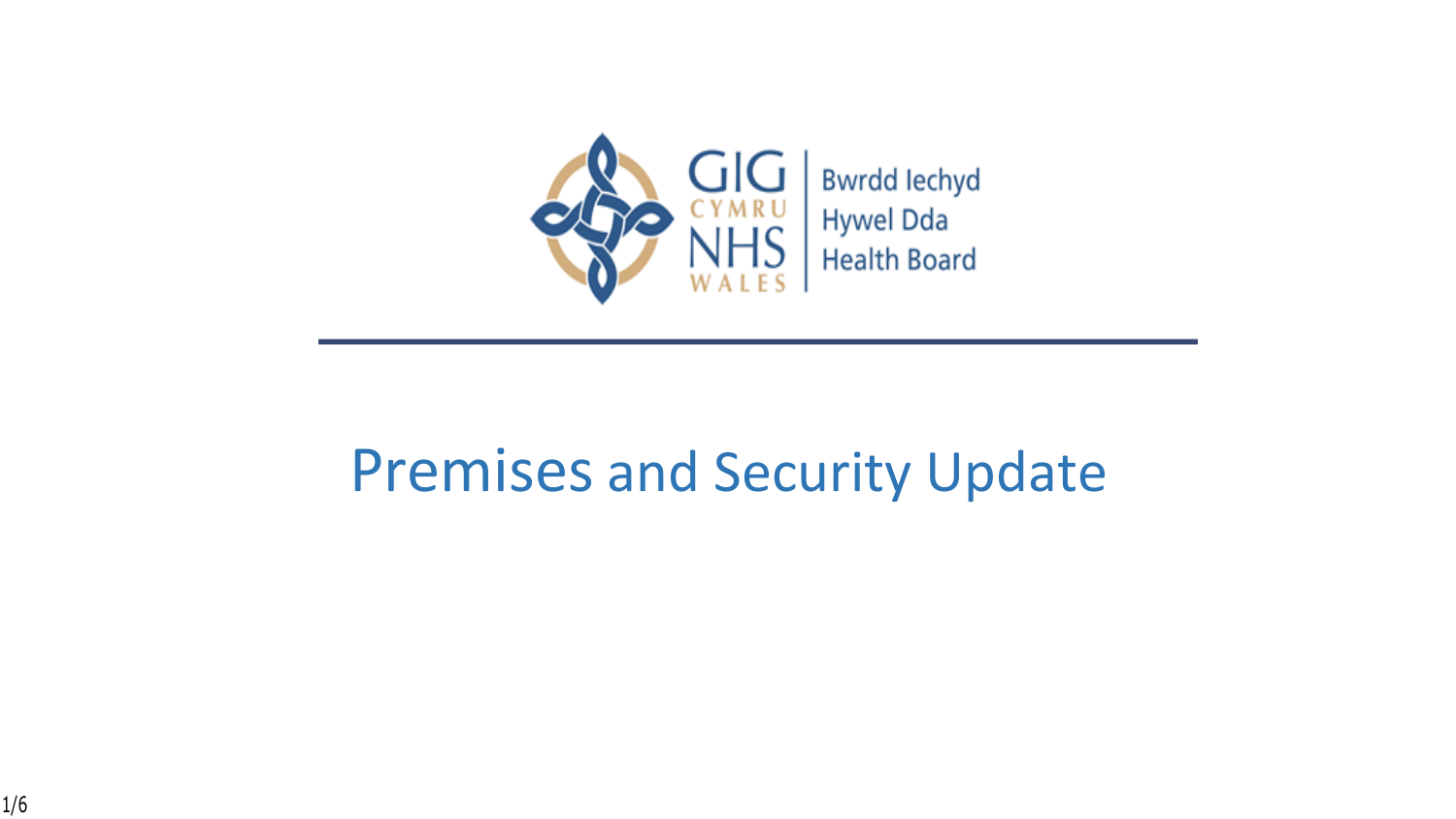# **Security Arrangements**

Physical Security

•Doors, Locks, Perimeter Walls/Fencing, Road Access, Stores

### System Security

•IT/Cyber Protection, Information Governance, CCTV, Access Controls, Intruder Detection Systems

Human Factors

•Dedicated Staff, Trained Staff, Security Diligence Awareness and Communication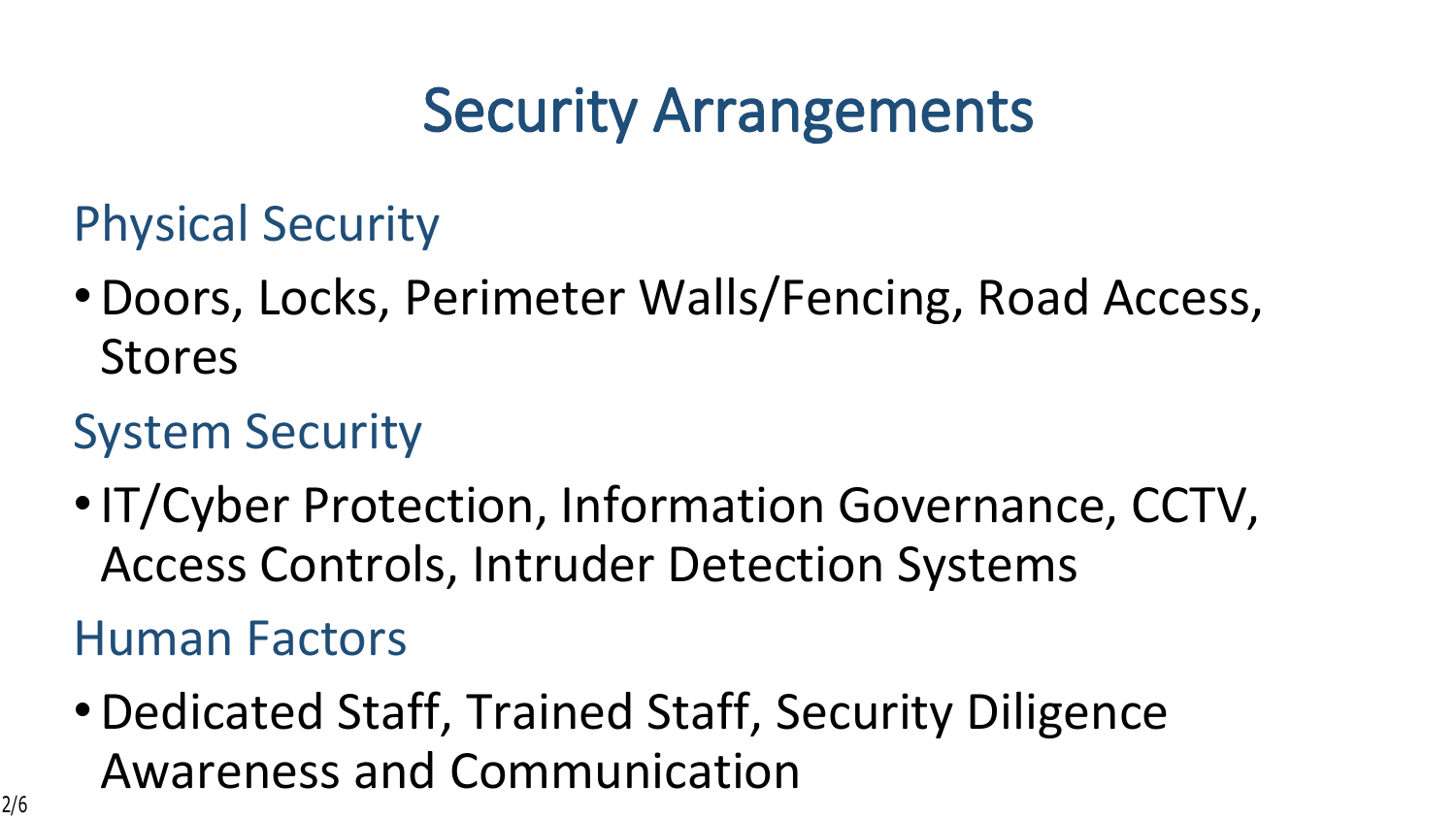# **Why have security?**

- To protect human and critical assets at time of risk, threat or vulnerability and to maintain operational functions.
- To maintain a safe and secure environment to promote the highest possible levels of healthcare.
- Duty under CONTEST CYMRU Protect-Prepare-Prevent.
- EPRR emergency preparation response and resilience.
- Required by law under Civil Contingencies Act (CCA) 2004 and Welsh Government Directives.
- Assist with 'Smoke Free Sites' enforcement.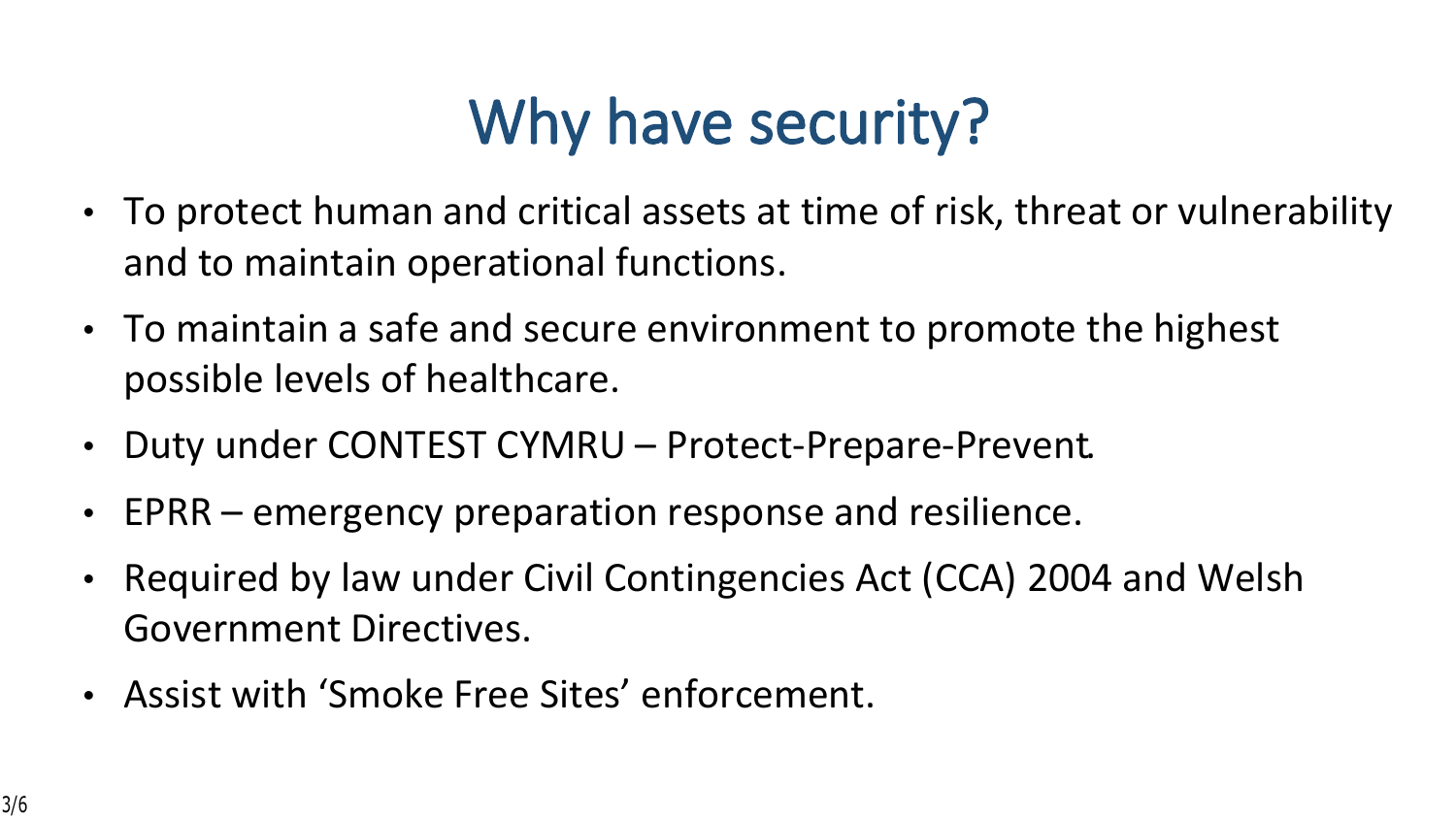# **Risk, Threats and Vulnerabilities**

#### **Risks**

• Staff experience, violence, service requirements outside of normal activity, changes in services, pandemic, increasing demand due to increase in unreasonable behaviours, unforeseen incidents.

#### **Threats**

• Violence against staff, theft, crime, protest groups, organised crime, terrorism.

#### **Vulnerabilities**

- No security guard force, geographical areas, remoteness, dated building construction, security infrastructure (CCTV, variation in access control), staffing levels.
- Service Delivery affecting business continuity.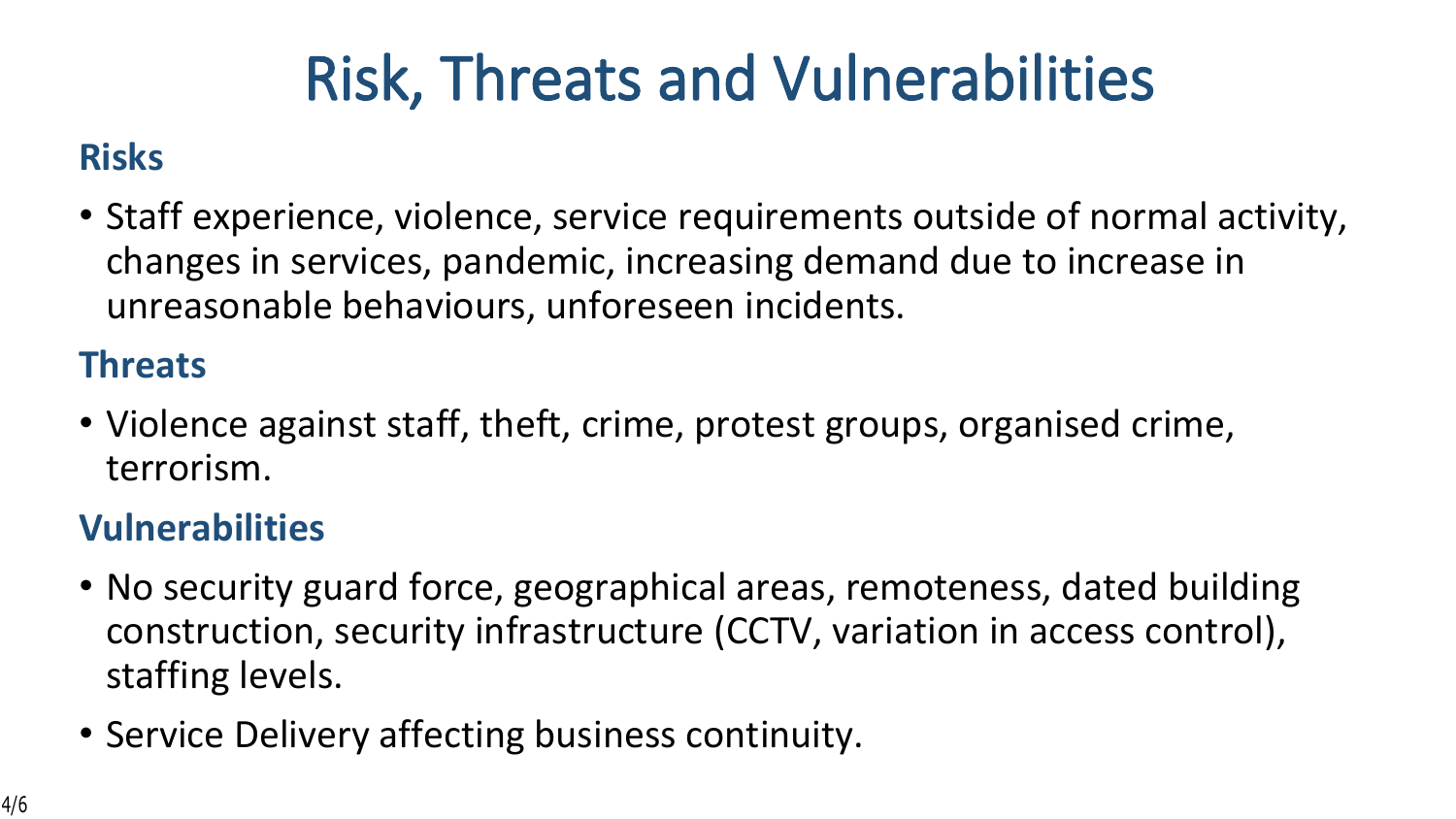## **Assessment of current position**

#### **Physical security**

- No Security Guard Force.
- Limited ability to lockdown sites quickly or respond dynamically with systems.

#### **System Security**

• Access control systems exist, however are limited to certain departments and are not universal. Variable quality of CCTV systems exist, intruder detection systems are in place, however are not fully applied to critical assets.

#### **Human Factor**

• Reliance on Porters to respond to incidents, poor practice with patient property, theft of staff and Health Board property, lack of personal ownership of responsibilities, violent/aggressive incidents.